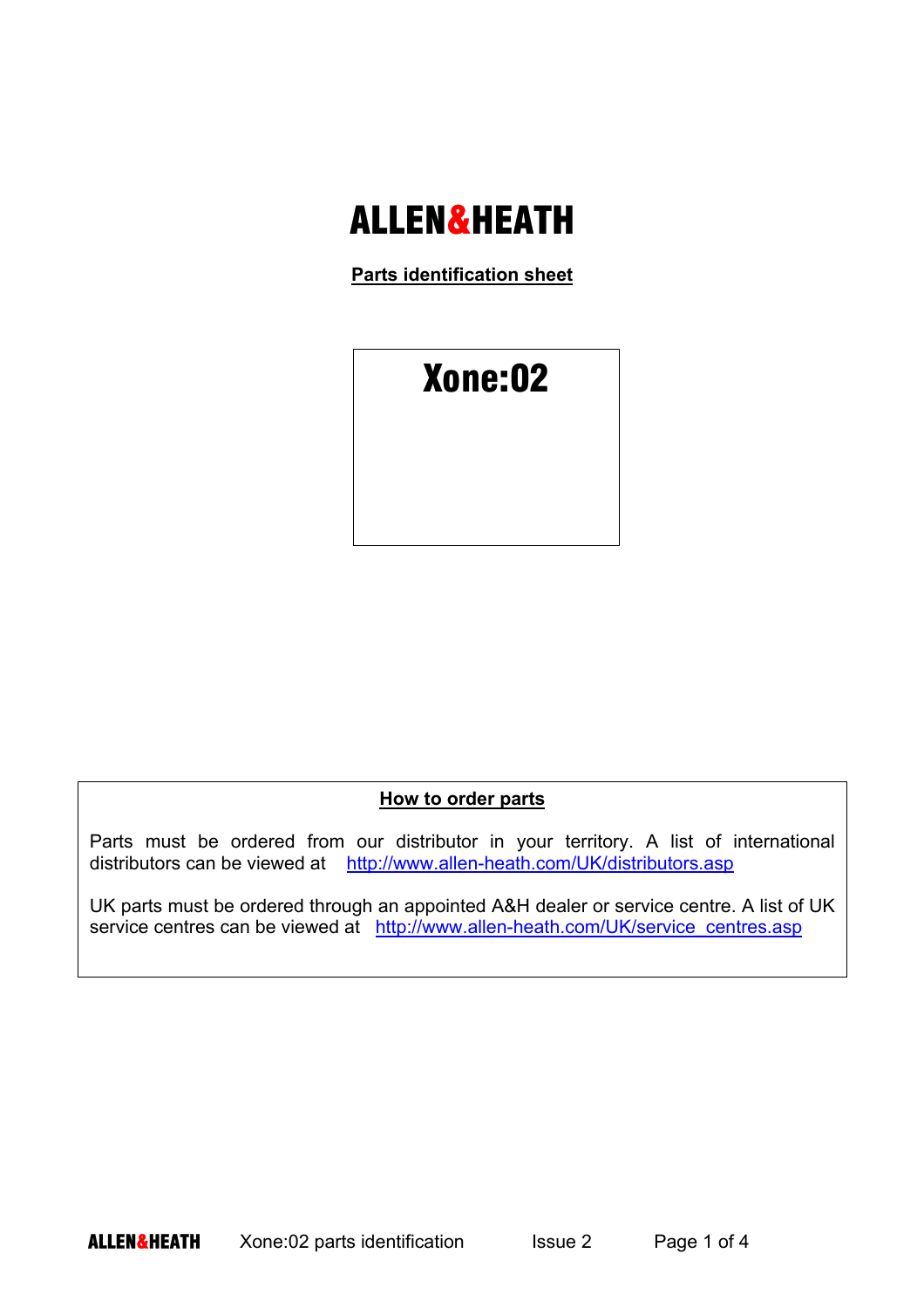

**ALLEN&HEATH** Xone:02 parts identification Issue 2 Page 2 of 4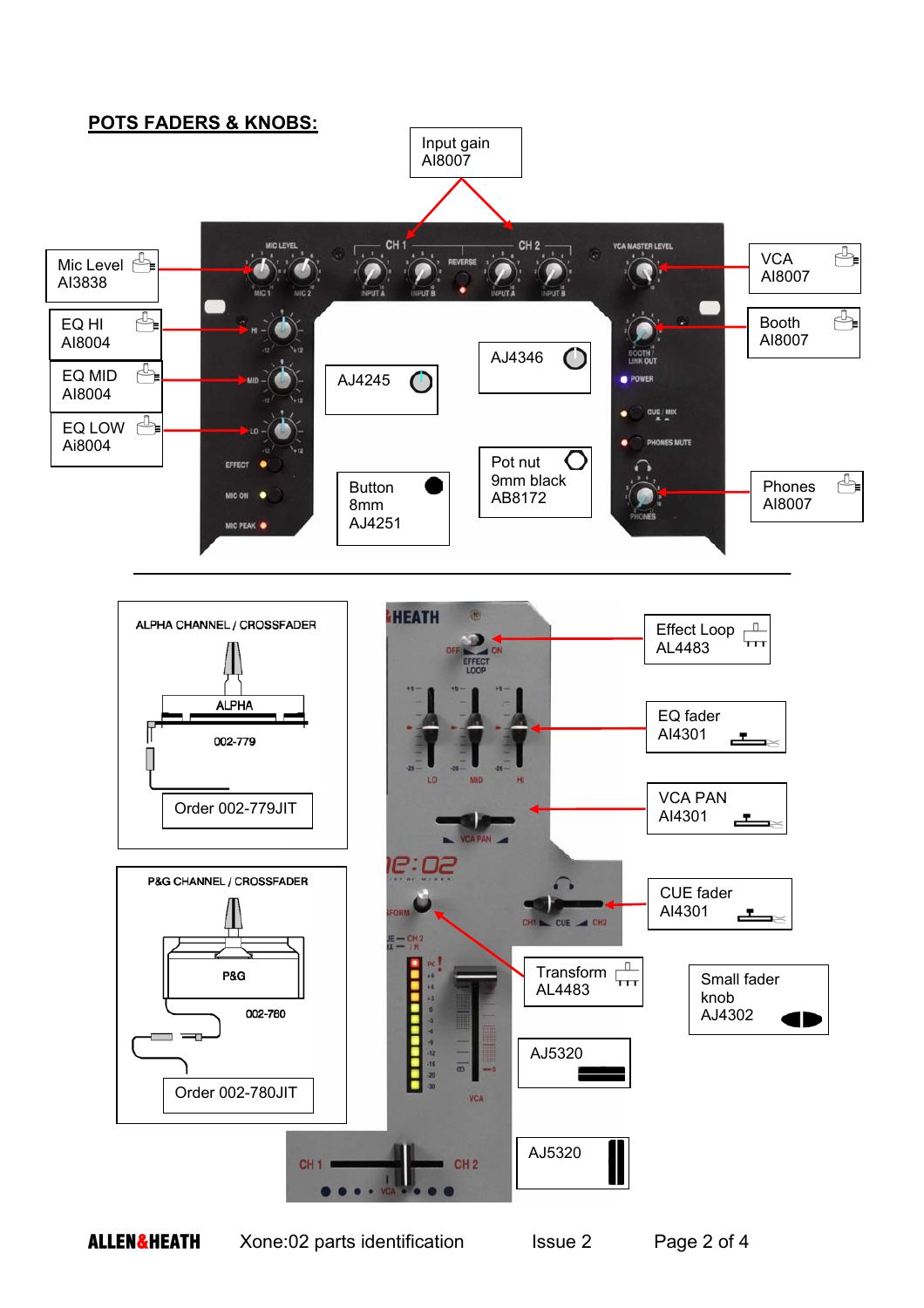